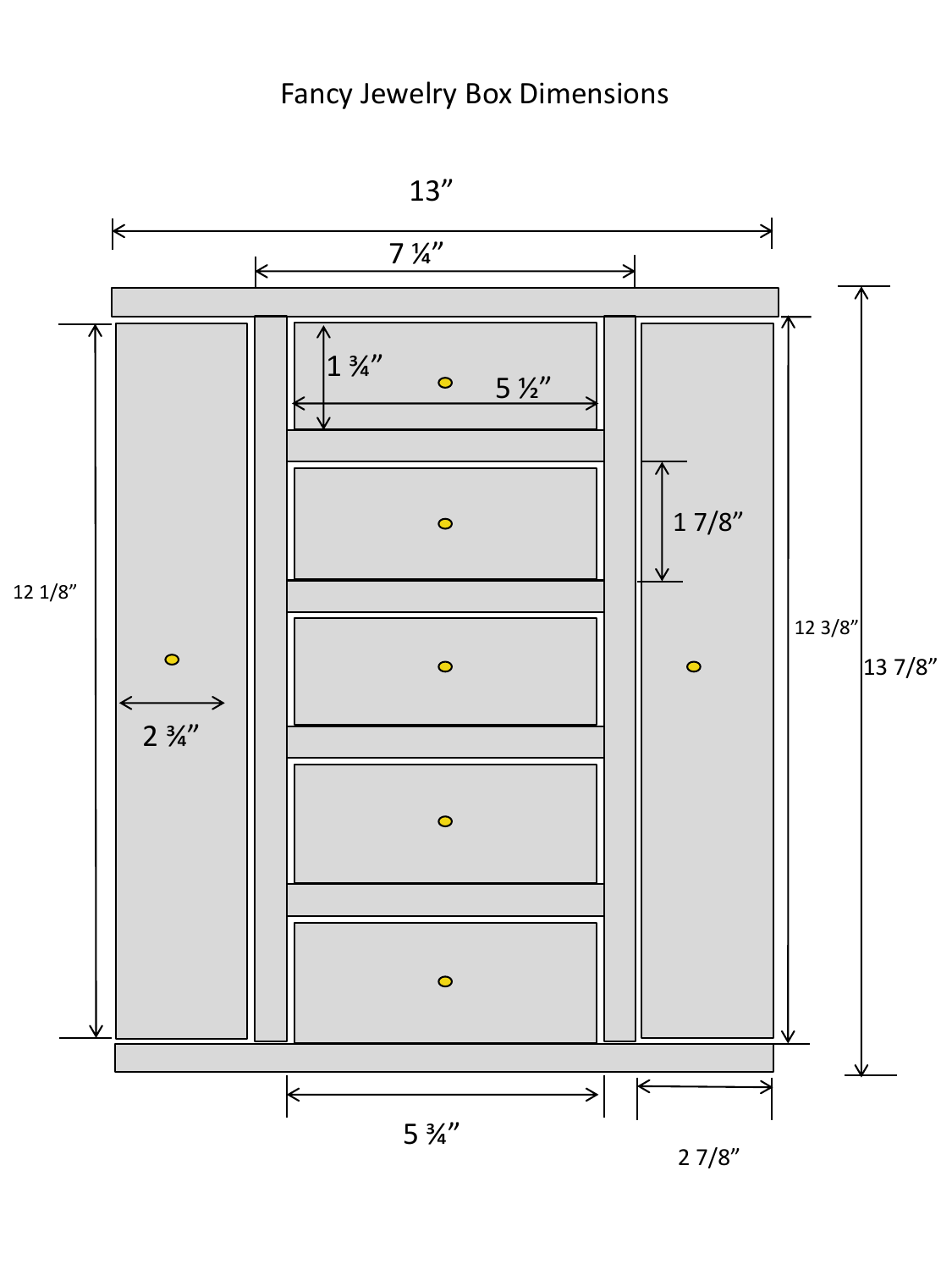Shopping List

1 pc 1x8x8 1 pc 1x3x6 2 pc 1x2x6 1 pc 1/2" x 1 1/2" x 2' craft board 1 pc 1/2" x 2 1/2" x 2' craft board 1 pc 1/4" x 2' x 2' hardwood plywood 1.5 oz pkg 1 1/4" wire nails (or substitute 3/4" shoulder hooks - about 24) 4 2-packs of 1" unfinished knobs 2 sets flat hinges (about  $1 \frac{1}{2}$  x  $3 \frac{1}{2}$ )

1 ¼" finish nails 1" finish nails Wood glue Wood filler/putty Sandpaper Paint or stain of your choice

**Optional** Wax for bottoms of drawers and shelves Felt/fabric/paper for box bottom and drawer/door lining Magnet catches for doors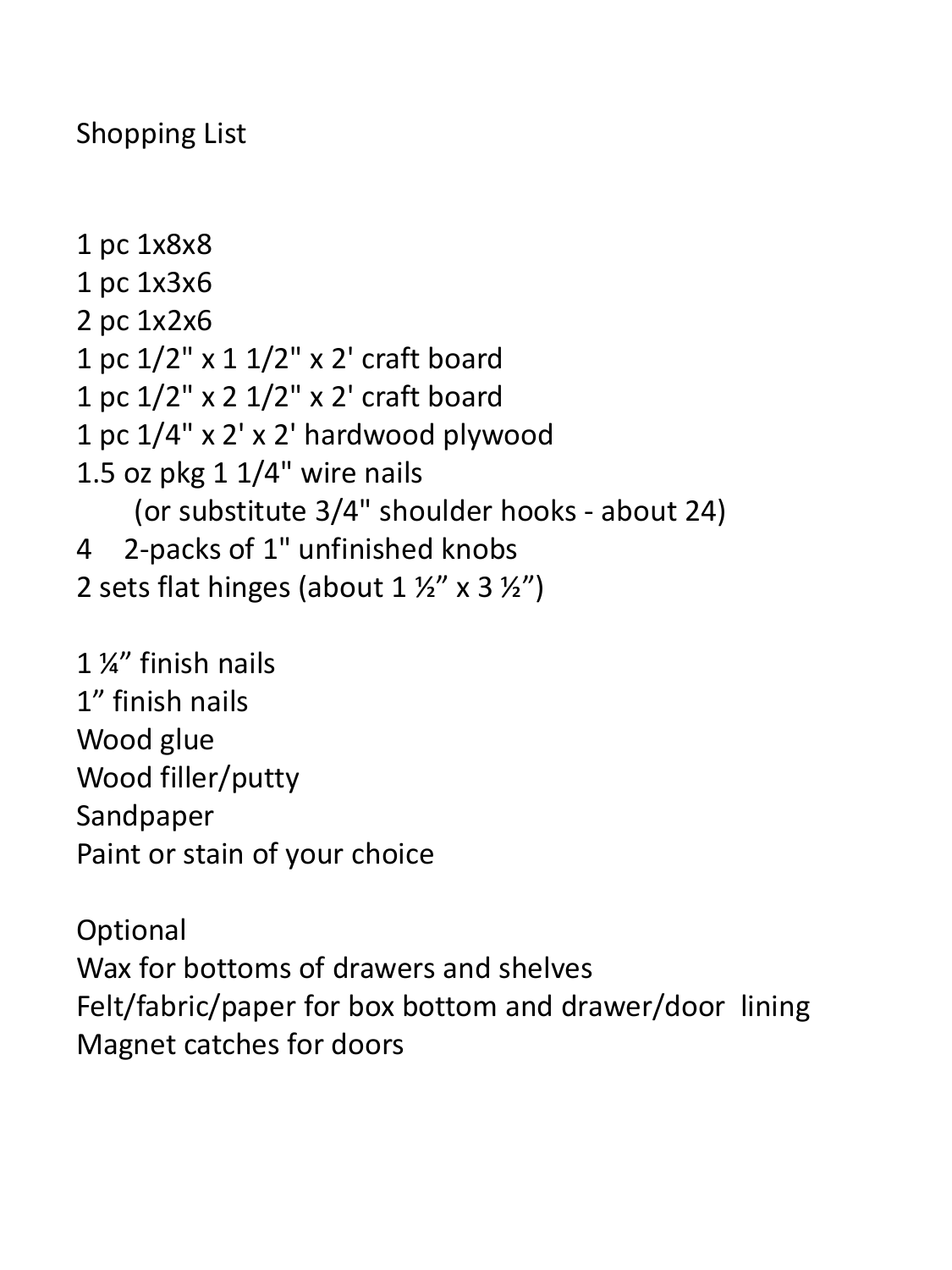#### **Box Cut List**

#### **1x8:**

2 pc @ 13" (top & bottom) 2 pc @ 12 3/8" (tower sides) 4 pc  $\omega$  5  $\frac{3}{4}$ " (shelves) 2 pc @ 1 7/8" (spacers)

#### **1x2:**

10 pc  $\omega$  5  $\frac{1}{2}$ " (drawer front & back) 10 pc @ 5 ¾" (drawer sides) 2 pc  $\omega$  5  $\frac{3}{4}$ " (door bottoms)

#### **1x3:**

2 pc  $\omega$  5  $\frac{3}{4}$ " (door tops) 4 pc @ 12 1/8" (door front/back)

**½" x 2 ½" craft board**  2 pc  $\omega$  5  $\frac{3}{4}$ " (upper insides of doors)

## **½" x 1 ½" craft board**  2 pc @ 5 ¾" (lower insides of doors)

### **¼" hardwood plywood:**

1 pc @ 7 ¼" x 13 7/8" (back) 5 pc @ 5 ½" x 7 ¼" (drawer bottoms) 2 pc @ 7 ¼" x 12 1/8" (door outsides)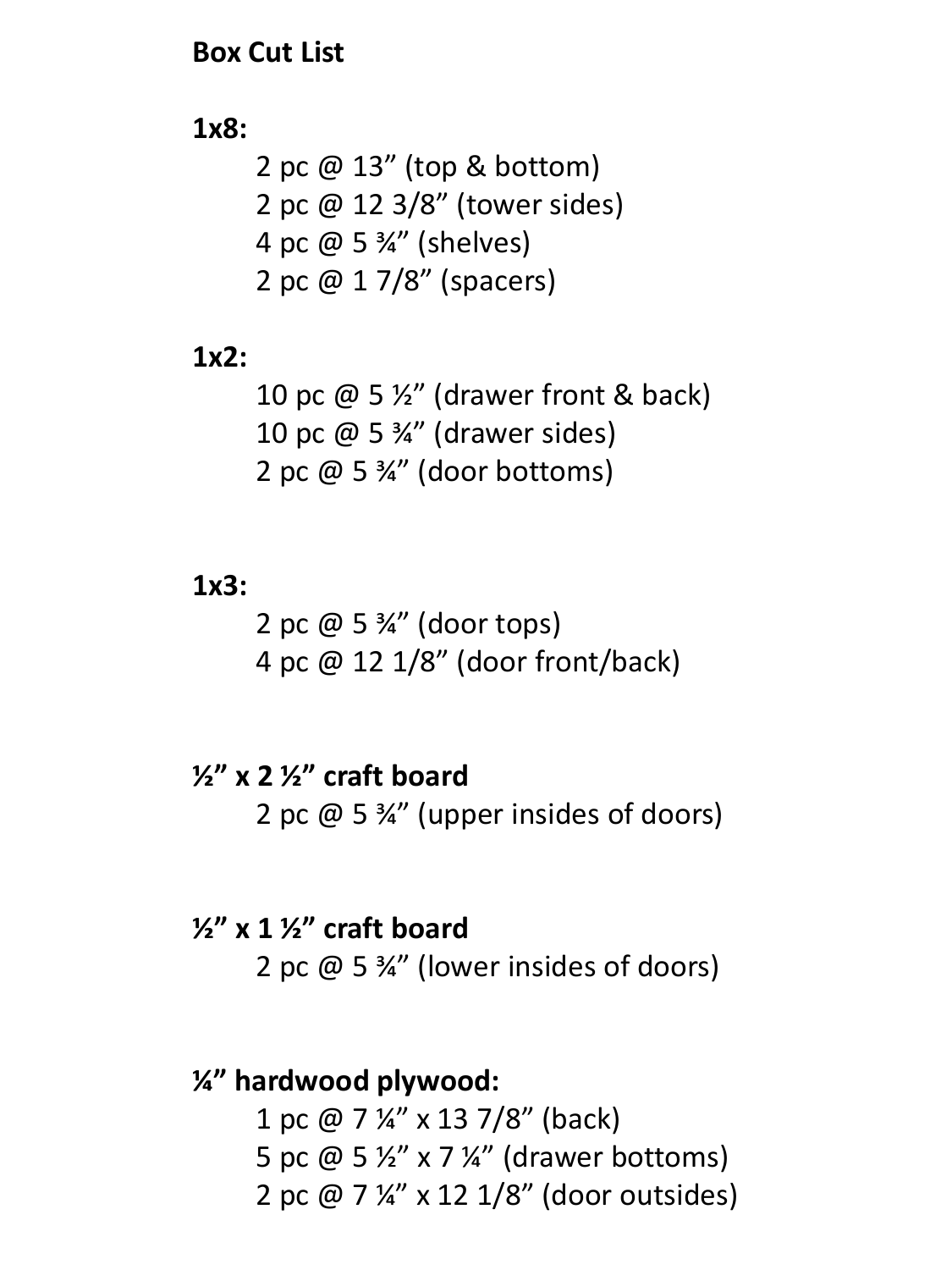Diagram for cutting ¼" plywood from 2' x 2' piece: Cut the 7 ¼" strips first, then cut them down as shown

| $7\frac{1}{4}$                                    | $7\frac{1}{4}$                                        | $7\frac{1}{4}$                                      |
|---------------------------------------------------|-------------------------------------------------------|-----------------------------------------------------|
| Box back<br>7 1/4" x 13 7/8"                      | Door outside<br>7 1/4" x 12 1/8"                      | Door outside<br>7 ¼" x 12 1/8"                      |
| Drawer bottom<br>$5\frac{1}{2}$ x 7 $\frac{1}{4}$ | Drawer bottom<br>$5\frac{1}{2}$ " x 7 $\frac{1}{4}$ " | Drawer bottom<br>$5\frac{1}{2}$ x 7 $\frac{1}{4}$ " |
|                                                   | Drawer bottom<br>$5\frac{1}{2}$ " x 7 $\frac{1}{4}$ " | Drawer bottom<br>$5\frac{1}{2}$ x 7 $\frac{1}{4}$   |
|                                                   |                                                       |                                                     |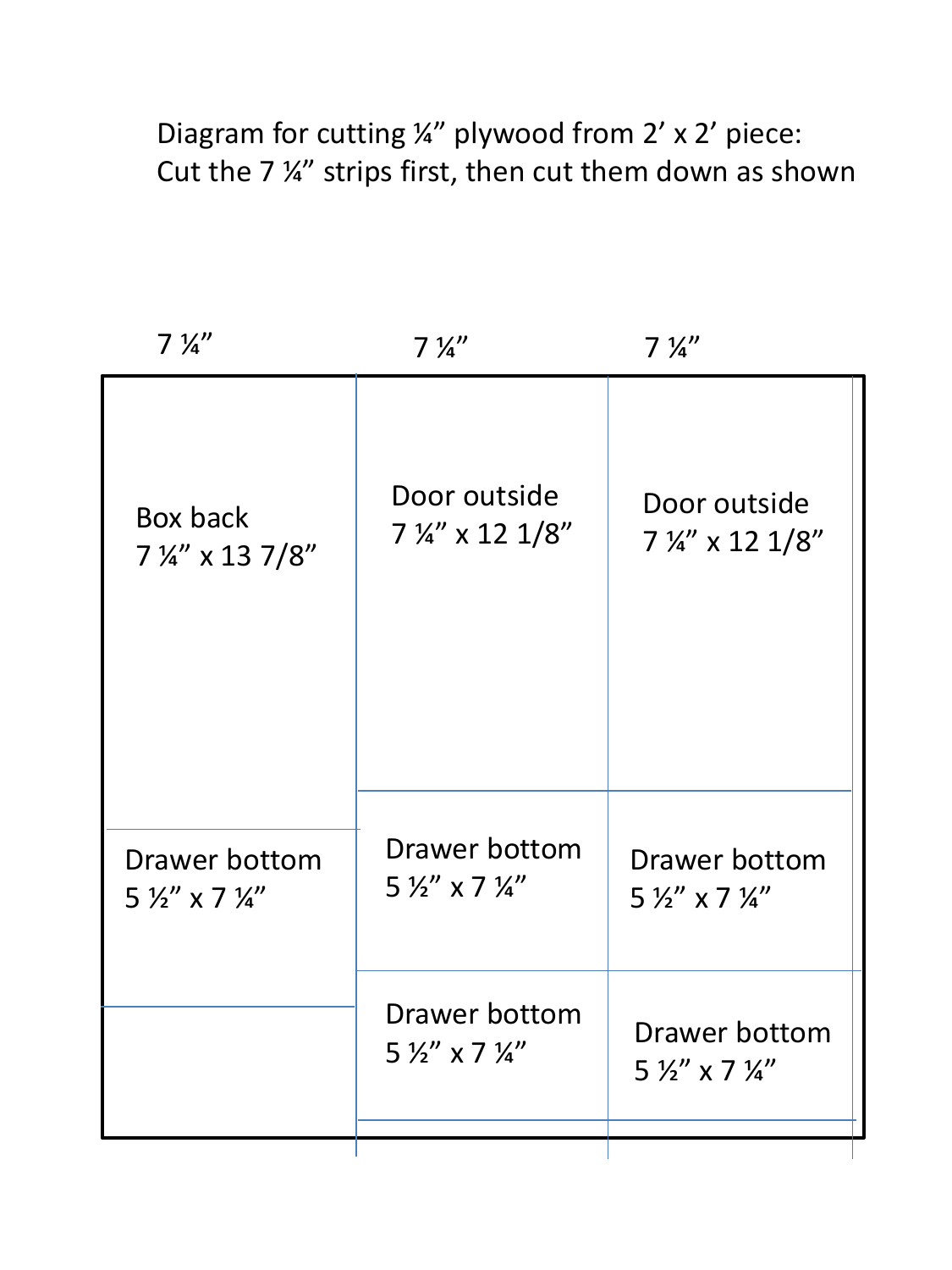1. Mark your boards where the sides meet the top and bottom, 2 7/8" from outside edges





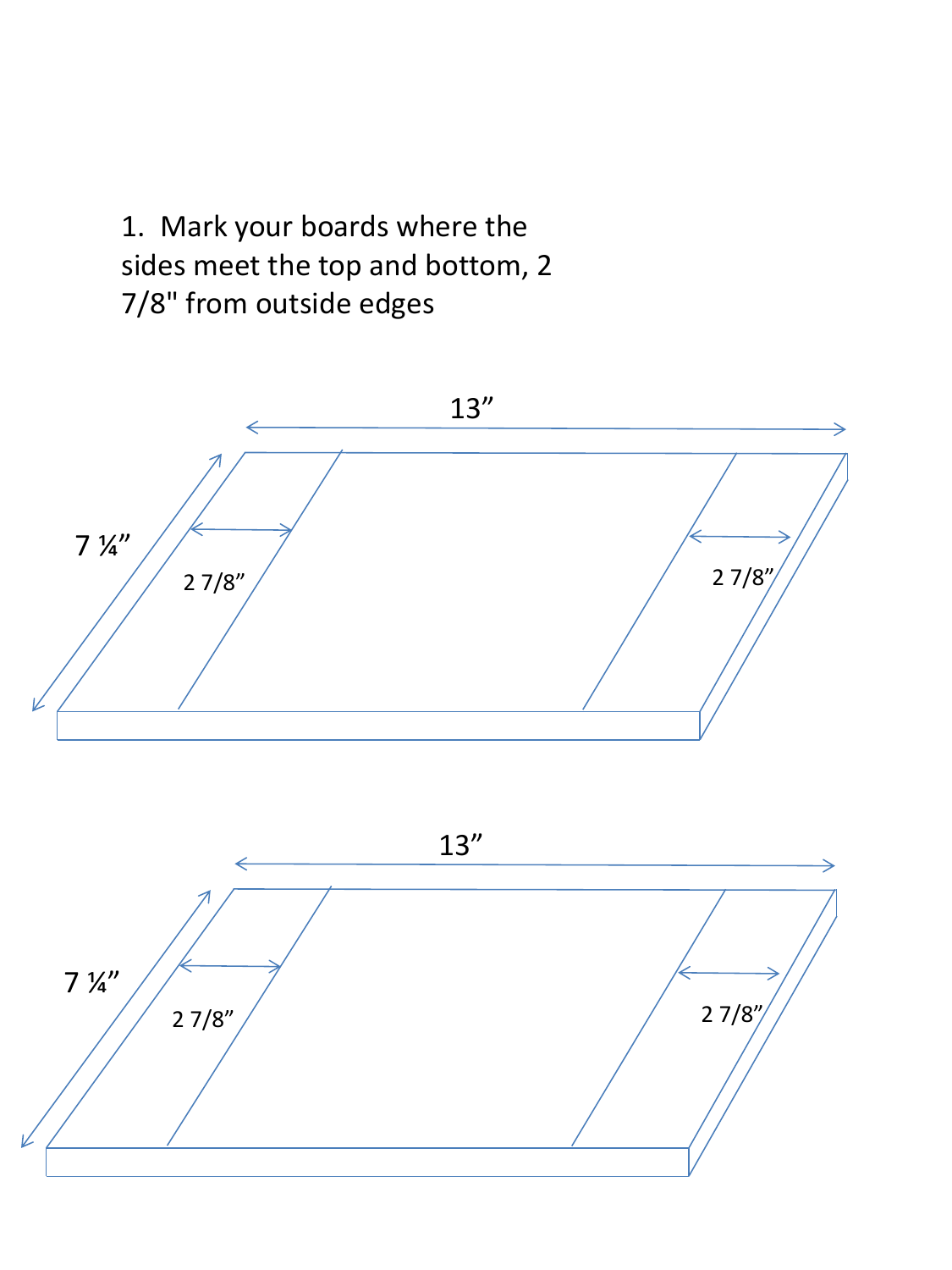2. Attach sides to bottom, match with lines to leave 2 7/8" overhang on both sides. Use glue & 1 1/4" finish nails.

3. Attach top to sides, making sure sides match with the lines to leave 2 7/8" overhang on both sides. Use glue & 1 1/4" finish nails

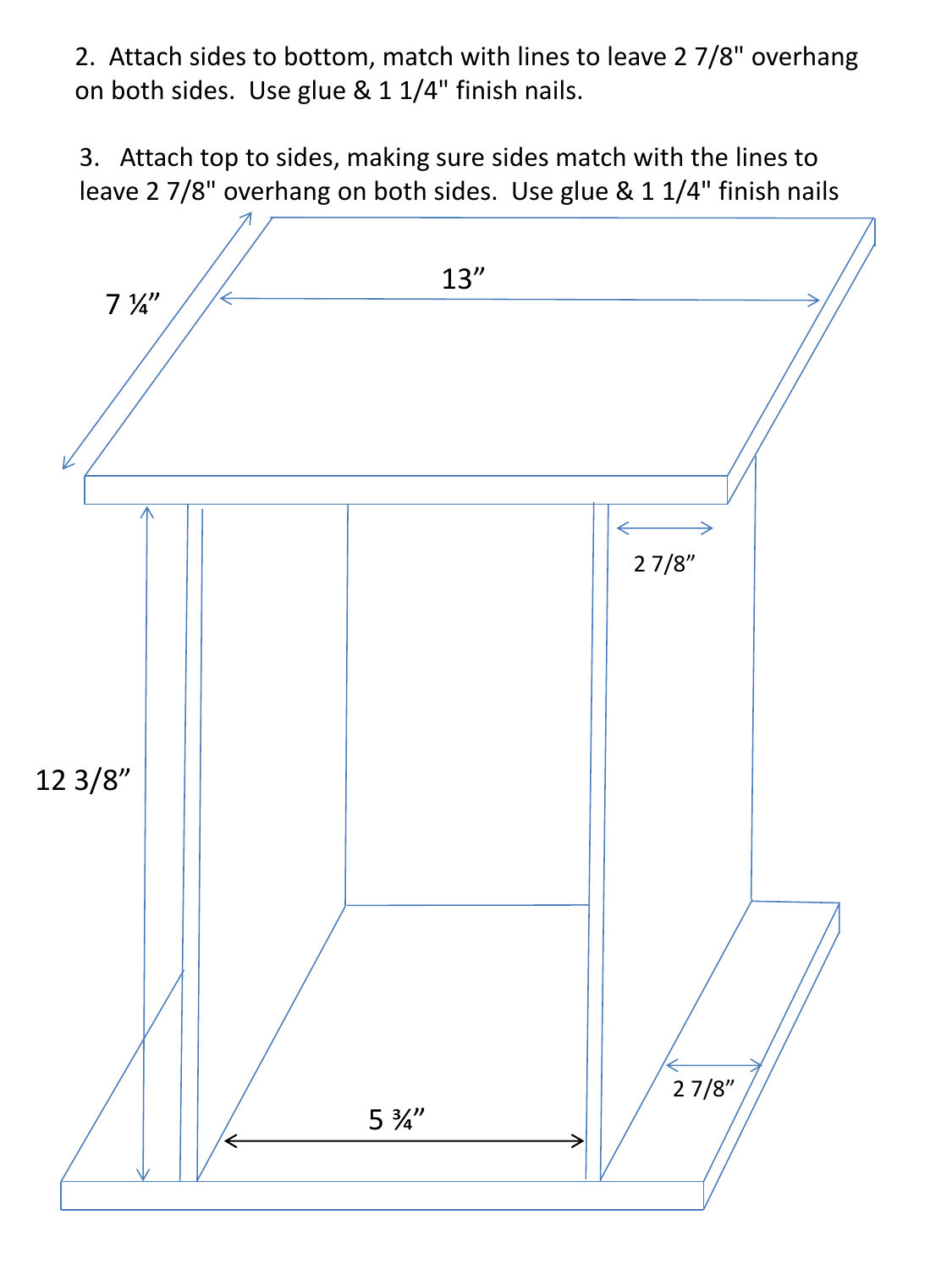4. Attach shelves to sides, using 1 7/8" spacer to make sure shelves are spaced the same in between all the way up. Start at the bottom and repeat for each shelf. Use glue & 1 1/4" finish nails.

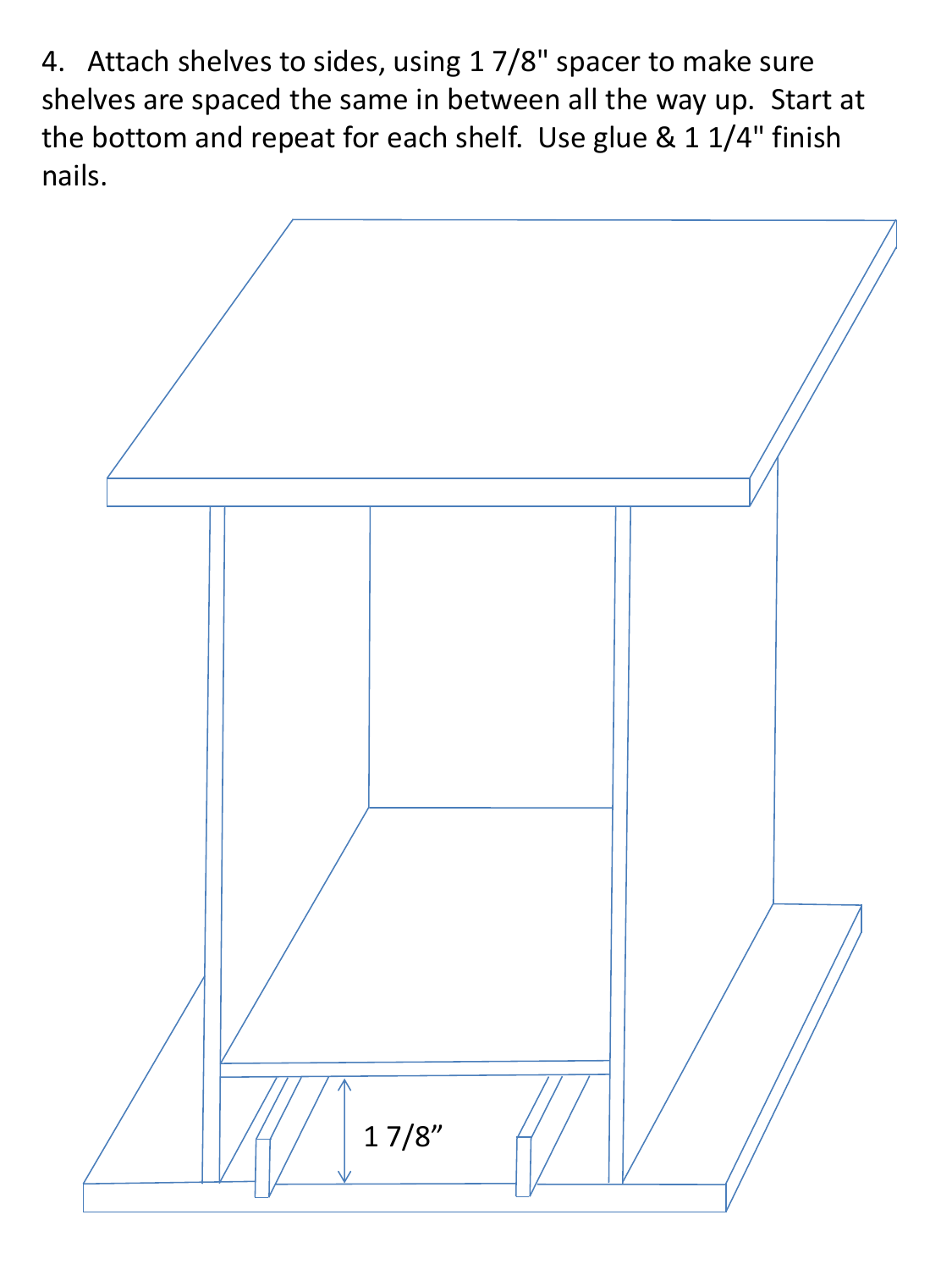4a. Repeat step 4 for each shelf, using spacers to keep everything evenly spaced.

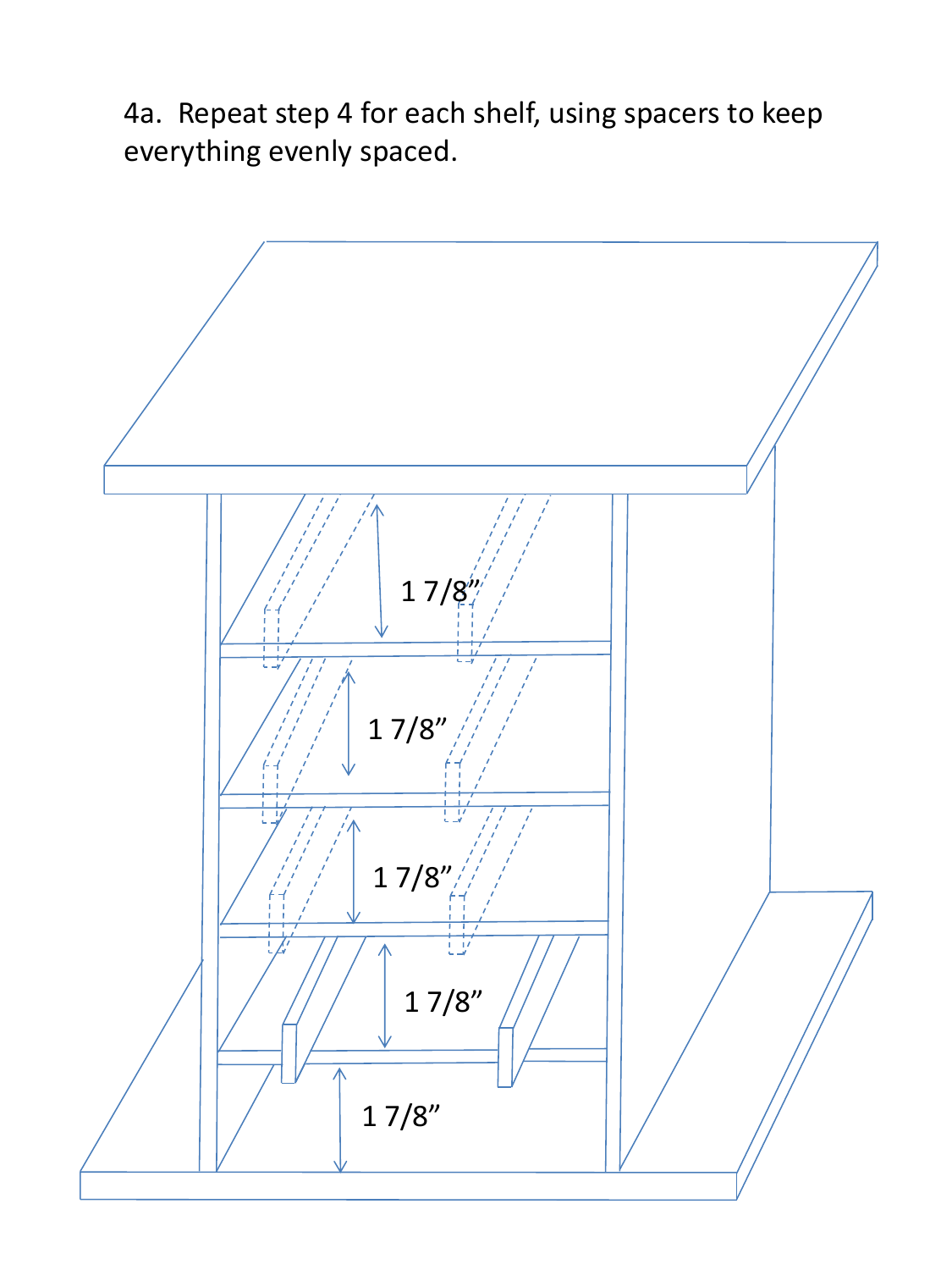5. Attach back to box. Back only covers shelves and sides, not the overhangs. Use glue and 1" finish nails.

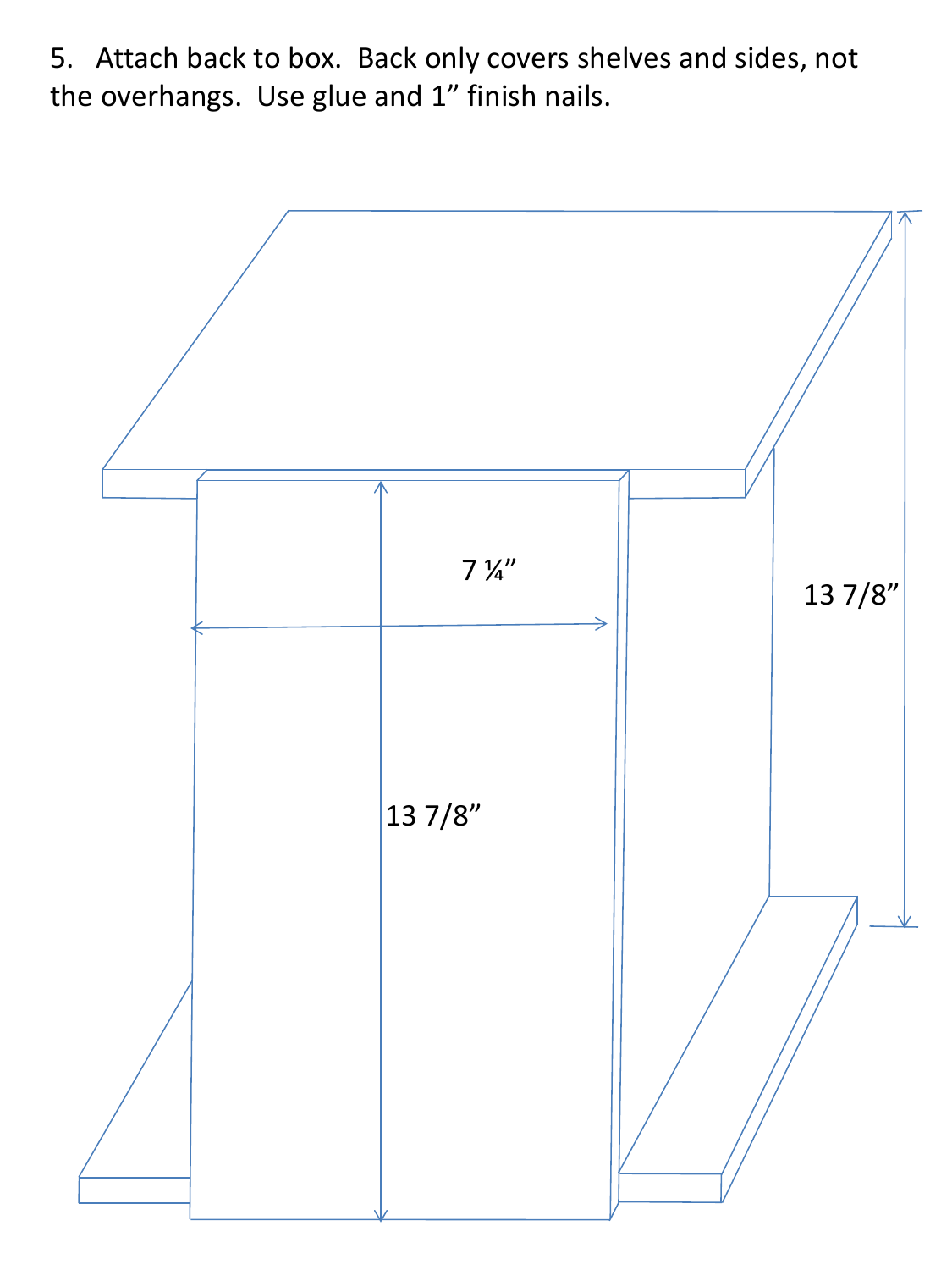6. Measure and mark drawer fronts for knobs/pulls, and drill holes in fronts

7. Attach side to drawer fronts and backs. Use glue & 1 1/4" finish nails.



5 ½"

9. Attach drawer bottoms (5 drawers) Use glue & 1" finish nails.

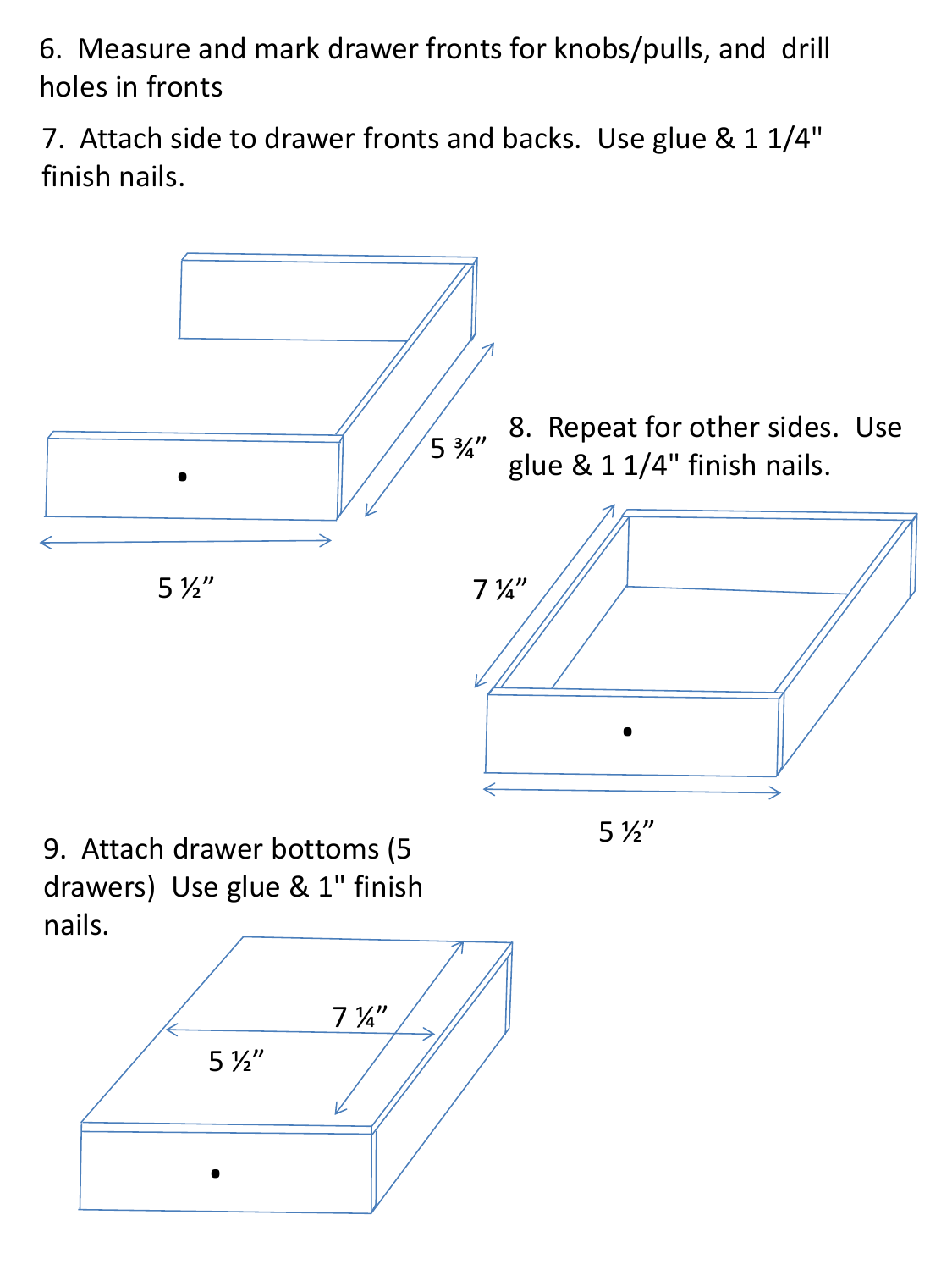10. Attach door front to top & bottom (2 doors). 1x3 goes at the top and 1x2 goes at the bottom. The 1x2 should be flush with one side, as shown in diagram.

11. Repeat with door back, (2 doors), keeping 1x2 flush with one side as shown. Use glue & 1 1/4" finish nails.

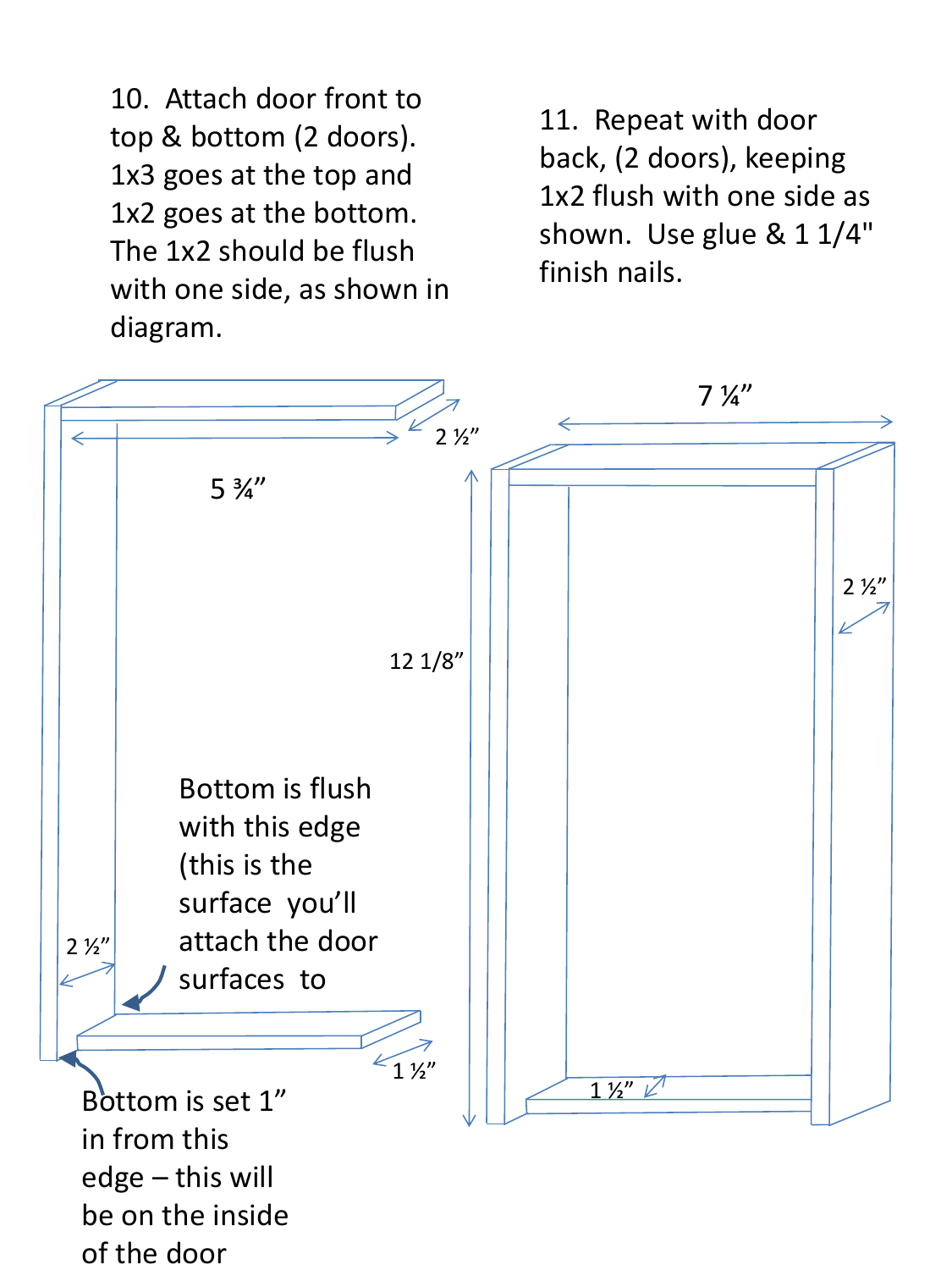12. Attach door surface to door frame (2 doors) Use glue & 1" finish nails.

Note: These doors should be mirror images – the 1x2 surface flush with the edge is the one to attach the door surfaces to.

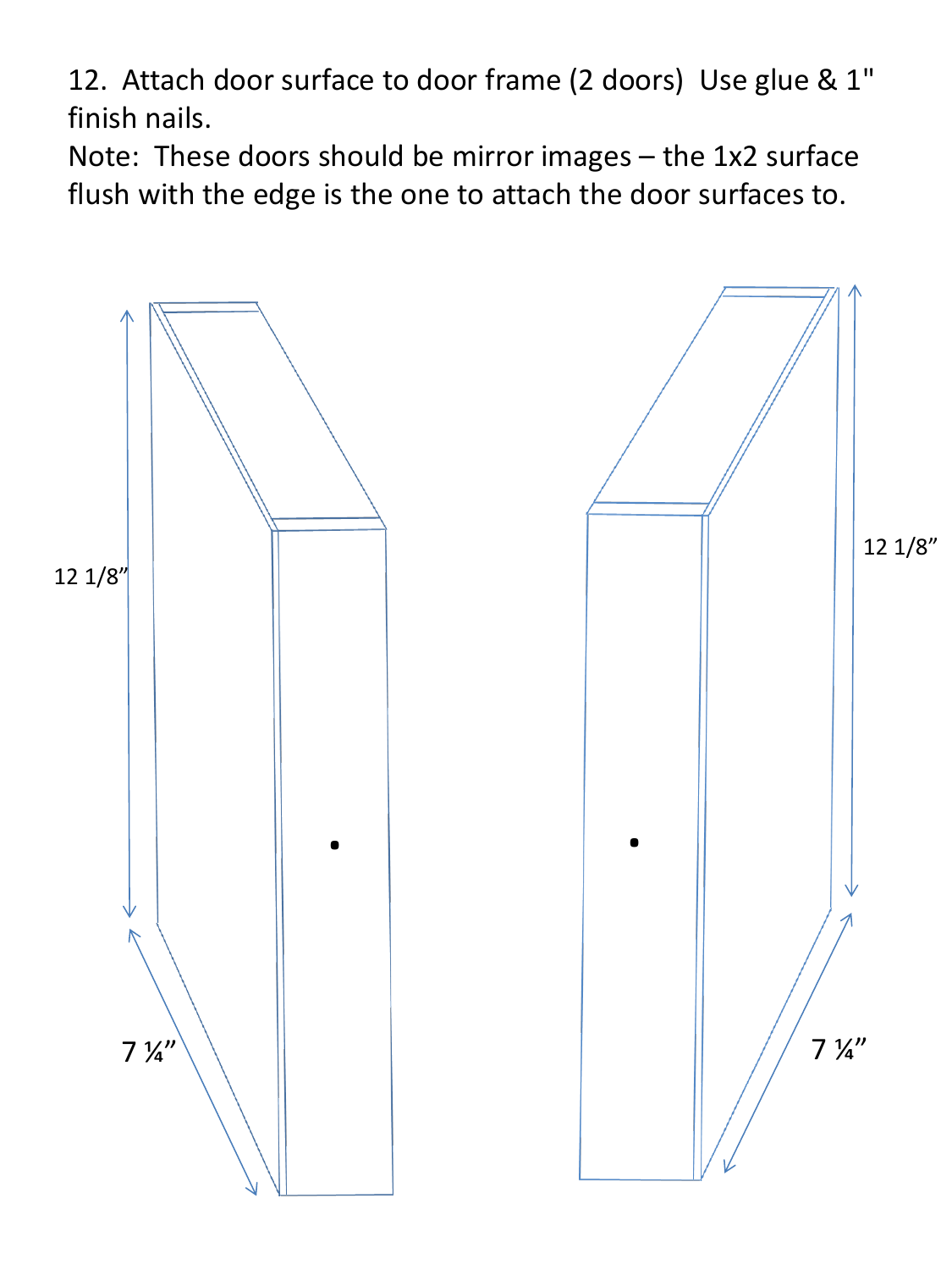13. Attach piece of 1/2" trim to inside bottom of both doors, on top of 1x2, with front edges of bottomf lush with this piece, as shown. Use glue & 1 1/4" finish nails.

14. Drill holes for knobs in fronts. Note they are mirror images of each other, to ensure correct placement of the knobs on the fronts

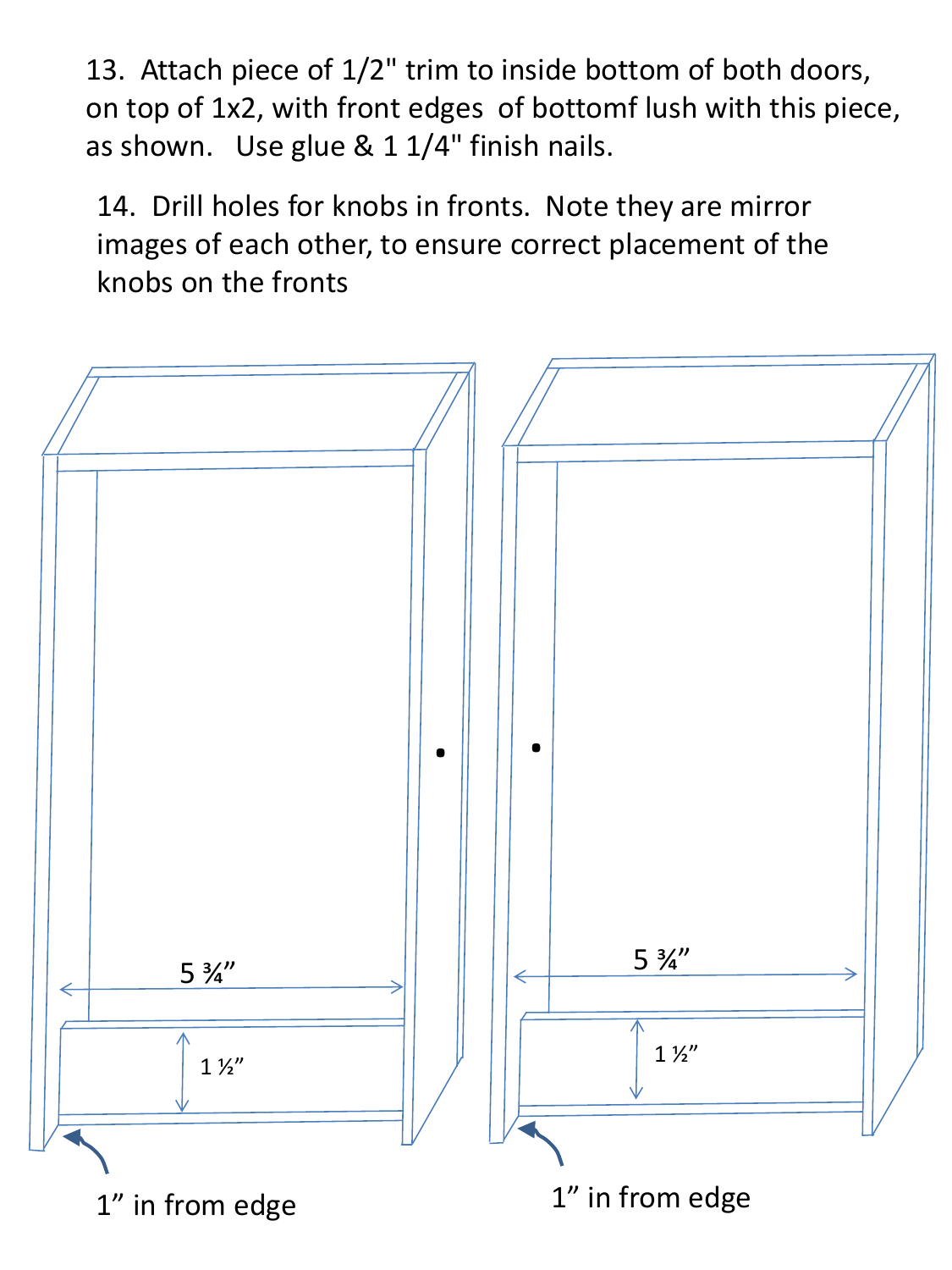15. Attach piece of 1/2" trim to inside top of doors as shown. Glue and clamp this piece in place.

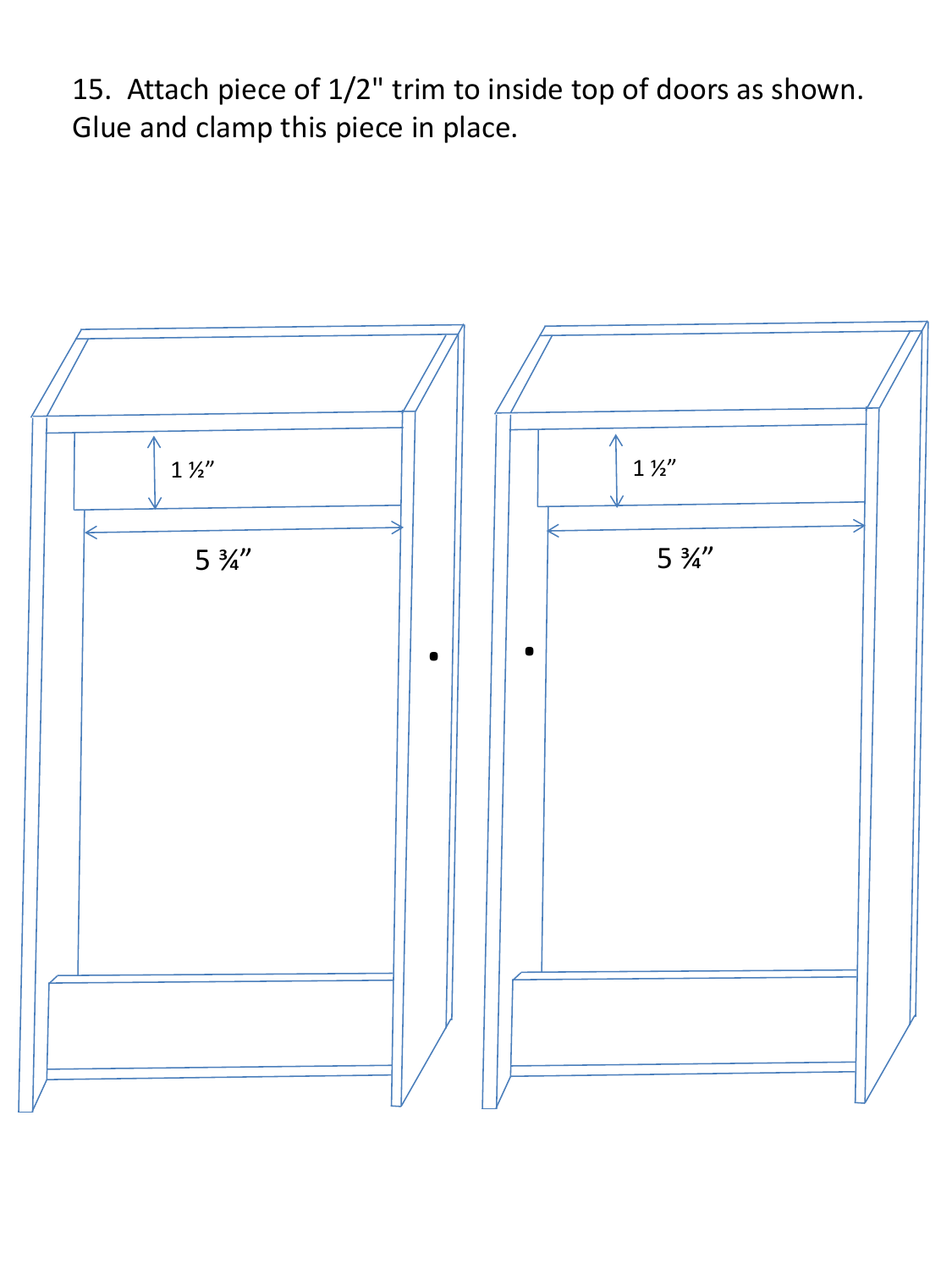16. Fill nail holes and edges with wood filler and allow to dry.

- 17. Sand all parts and wipe down
- 18. Apply desired finish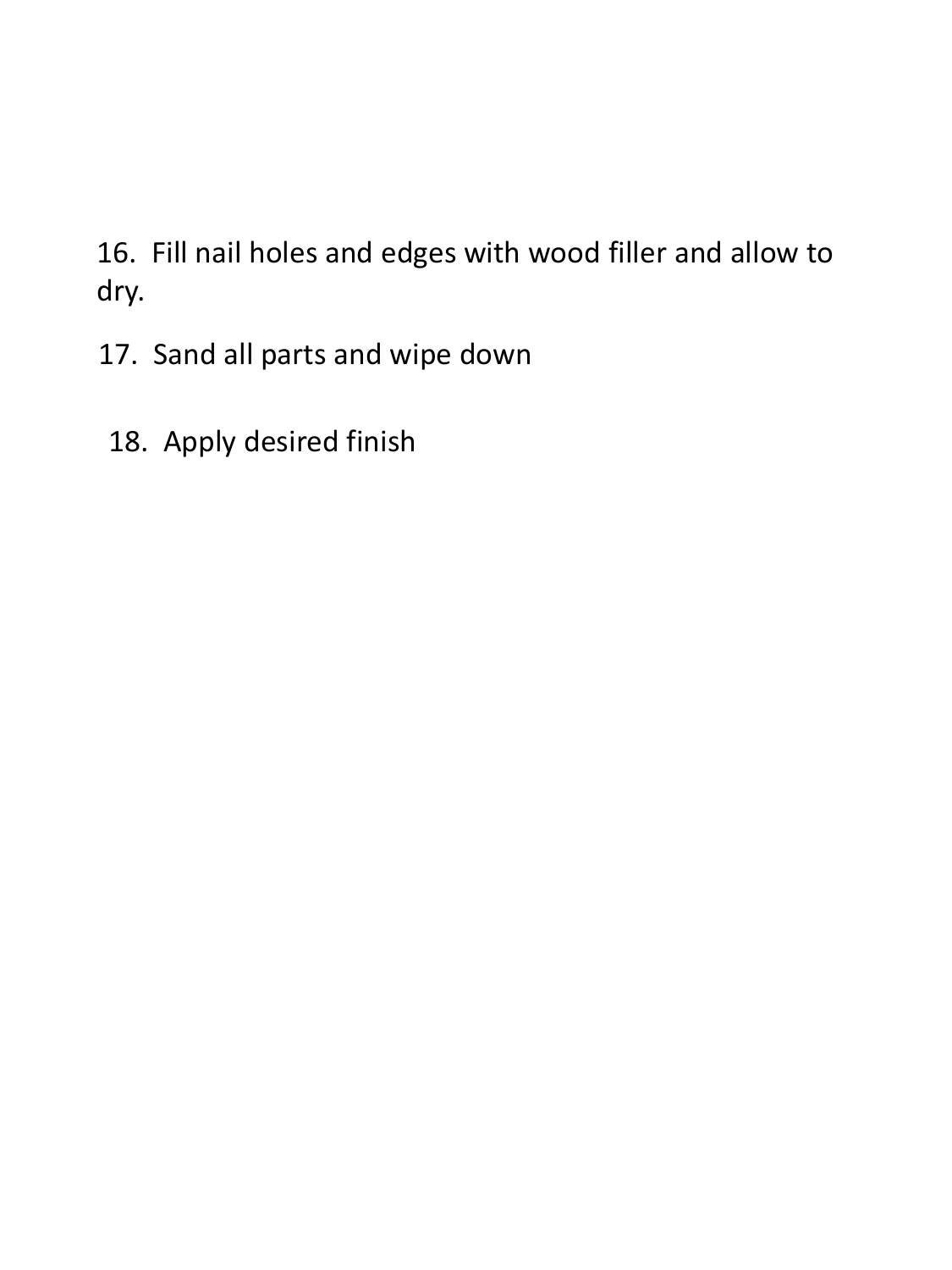19. Mark where hooks or nails will go on box sides, and attach.

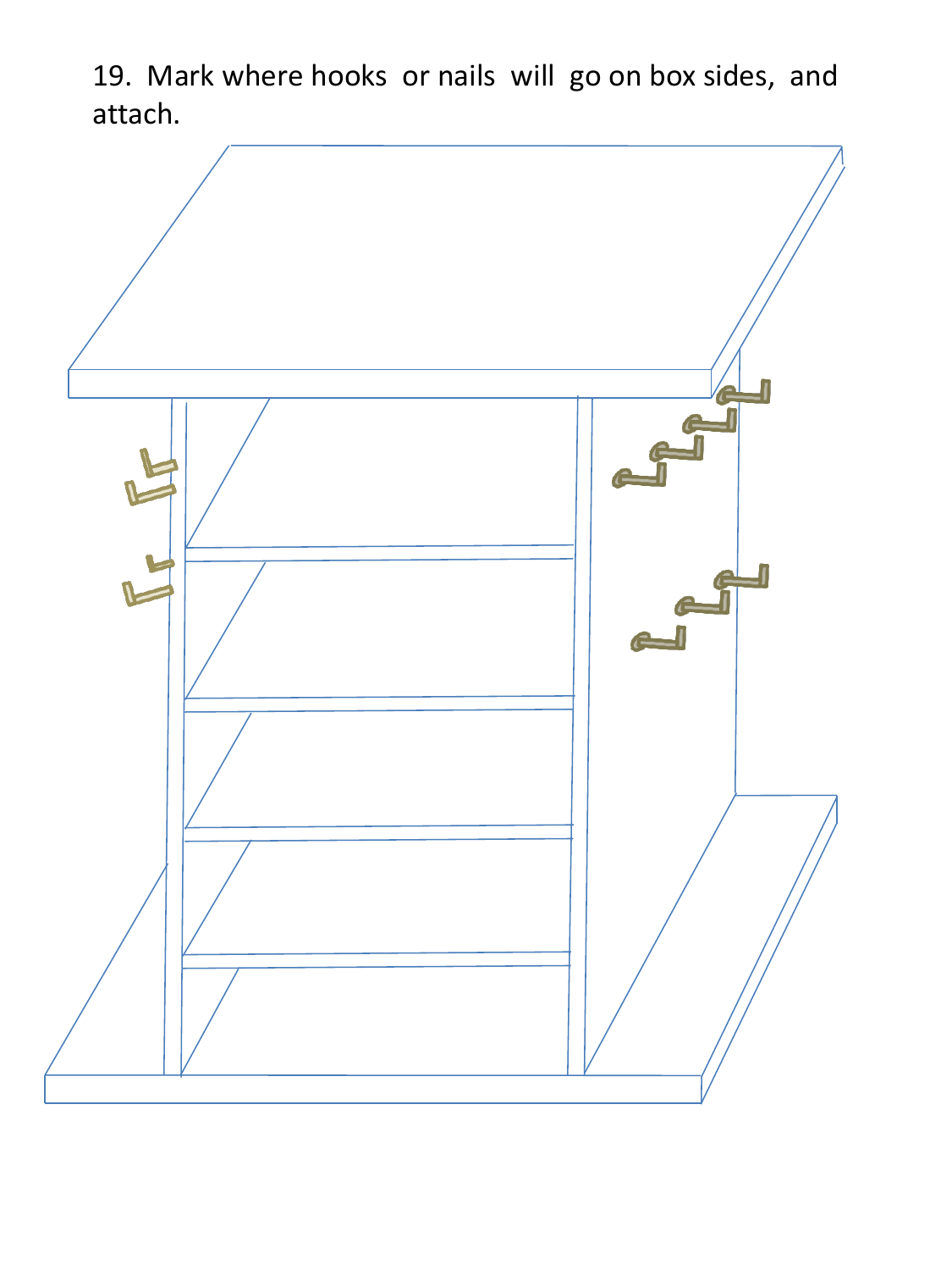20. Mark where hooks or nails will go inside of upper doors, and attach to the craft board.

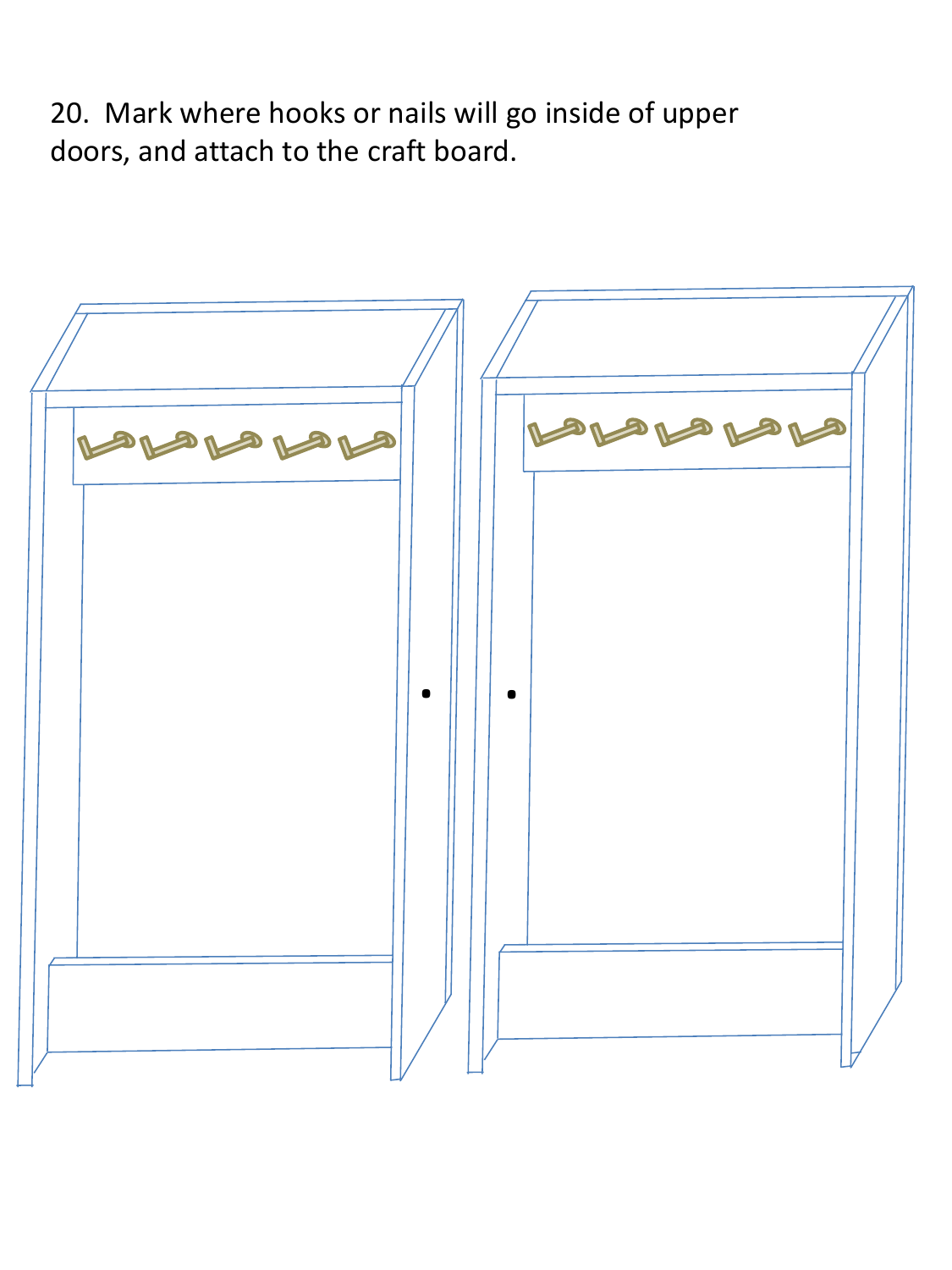21. Attach hinges to back of box on both sides (2" down from top, and 2" up from bottom)

22. Shim doors into place, leaving 1/8" at top and bottom, and attach hinges to back of doors

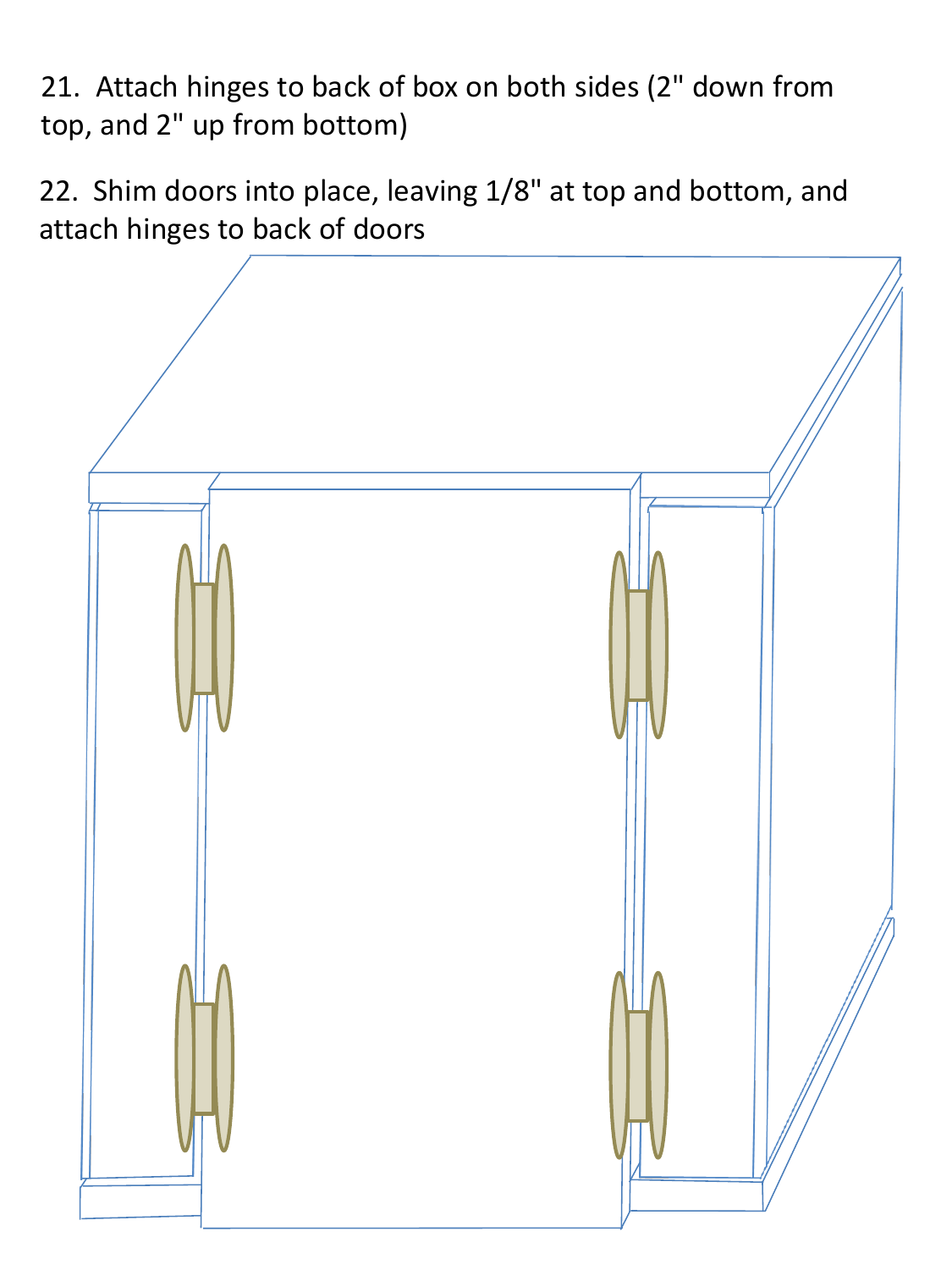# 23. Front open view of jewelry box without drawers in place.

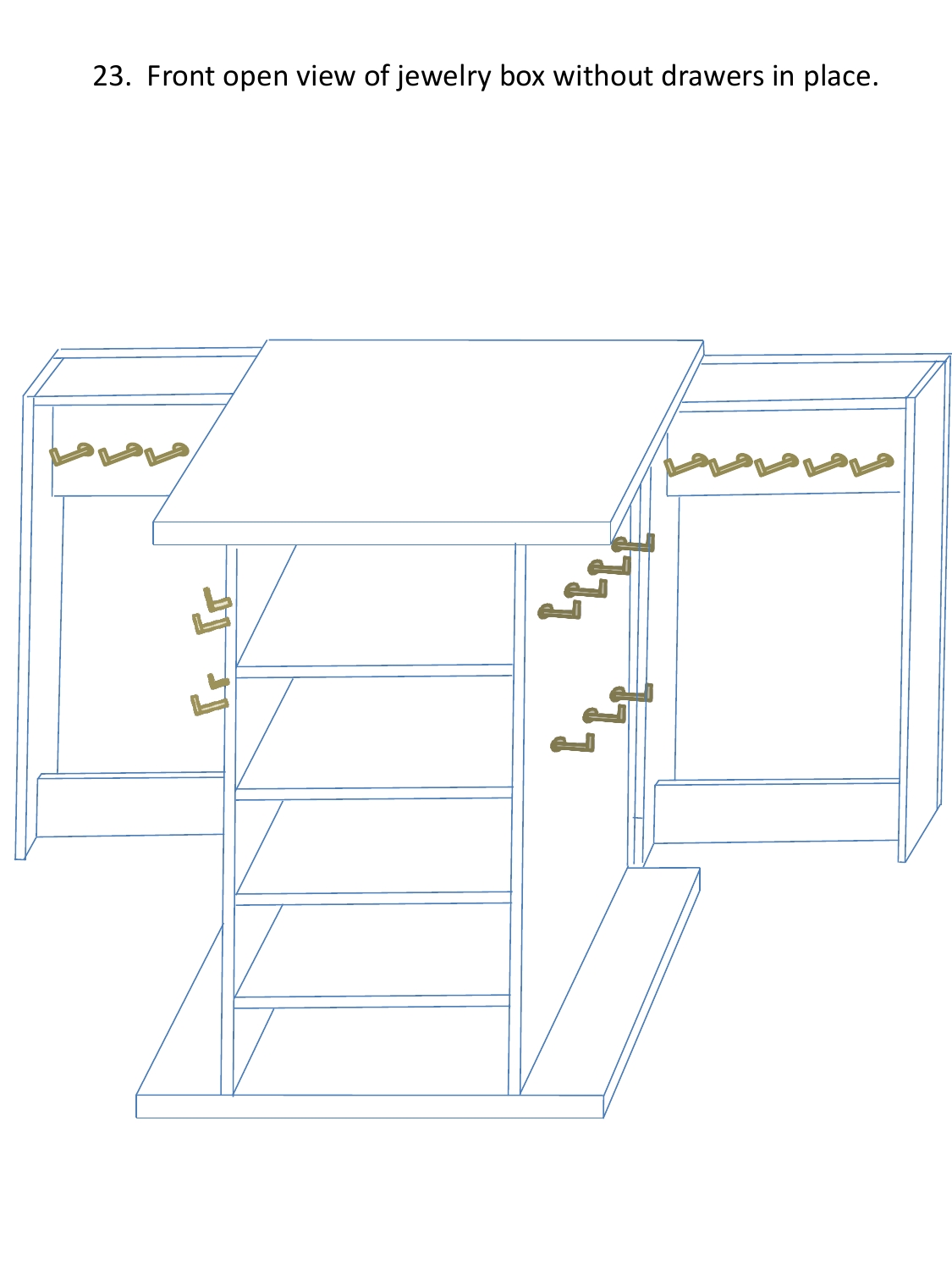24. Attach knobs to doors and drawers.